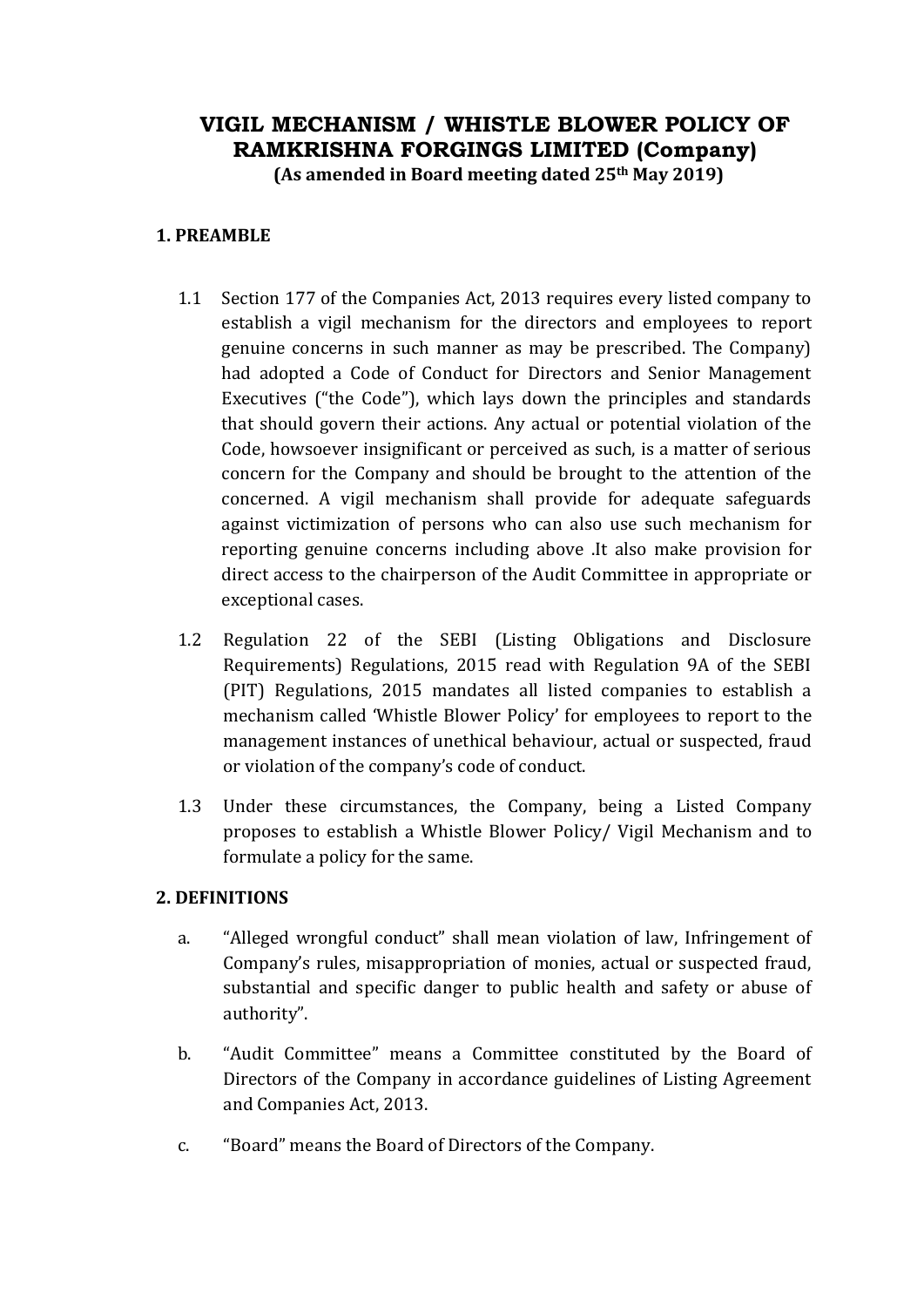- d. "Code" means Code of Conduct for Directors and Senior Management Executives adopted by Ramkrishna Forgings Limited.
- e. "Employee" means all the present employees and whole time Directors of the Company (Whether working in India or abroad).
- f. "Protected Disclosure" means a concern raised by an employee or group of employees of the Company, through a written communication and made in good faith which discloses or demonstrates information about an unethical or improper activity under the title "SCOPE OF THE POLICY" with respect to the Company. It should be factual and not speculative or in the nature of an interpretation / conclusion and should contain as much specific information as possible to allow for proper assessment of the nature and extent of the concern.
- g. "Subject" means a person or group of persons against or in relation to whom a Protected Disclosure is made or evidence gathered during the course of an investigation.
- h. "Vigilance and Ethics Officer" means an officer appointed to receive protected disclosures from whistle blowers, maintaining records thereof, placing the same before the Audit Committee for its disposal and informing the Whistle Blower the result thereof.
- i. "Whistle Blower" is an employee or group of employees who make a Protected Disclosure under this Policy and also referred in this policy as complainant.

# **3. POLICY OBJECTIVES**

- 3.1 The Company is committed to developing a culture where it is safe for all employees to raise concerns about any poor or unacceptable practice and any event of misconduct.
- 3.2 The Company is committed to adhere to the highest standards of ethical, moral and legal conduct of business operations. To maintain these standards, the Company encourages its employees who have concerns about suspected misconduct to come forward and express these concerns without fear of punishment or unfair treatment.
- 3.3 A Vigil (Whistle Blower) mechanism provides a channel to the employees and Directors to report to the management concerns about unethical behavior, actual or suspected fraud or violation of the Codes of conduct or policy. The mechanism provides for adequate safeguards against victimization of employees and Directors to avail of the mechanism and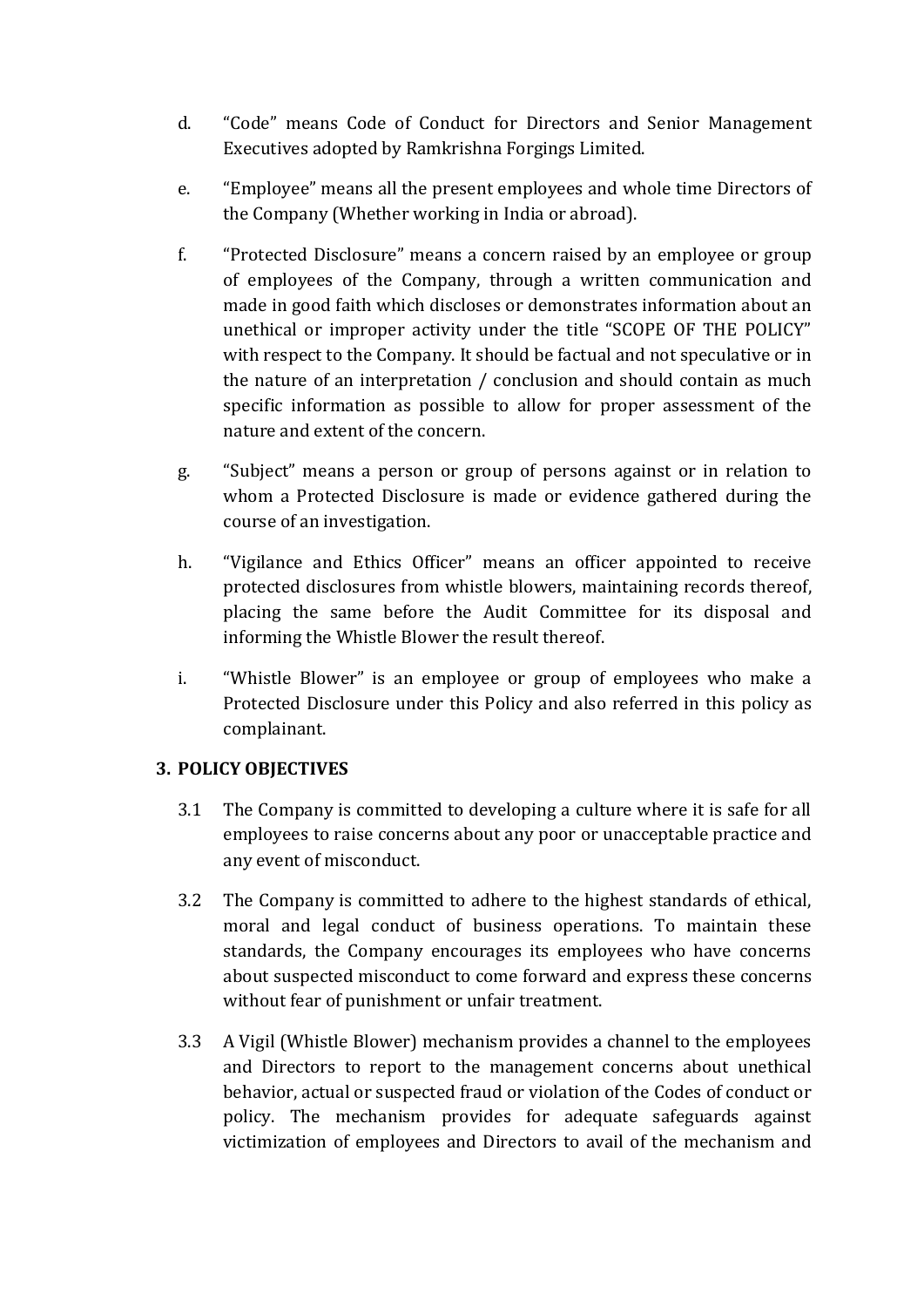also provide for direct access to the Chairman/ Managing Director/ Chairman of the Audit Committee in exceptional cases.

3.4 This neither releases employees from their duty of confidentiality in the course of their work nor can it be used as a route for raising malicious or unfounded allegations about a personal situation.

## **4. THE GUIDING PRINCIPLES**

To ensure that this Policy is adhered to, and to assure that the concern will be acted upon seriously, the Company will:

- ensure that the Whistle Blower and/or the person processing the Protected Disclosure is not victimized for doing so;
- treat victimization as a serious matter including initiating disciplinary action on such person/(s);
- ensure complete confidentiality.
- not attempt to conceal evidence of the Protected Disclosure;
- take disciplinary action, if any one destroys or conceals evidence of the Protected Disclosure made/to be made;
- Provide an opportunity of being heard to the persons involved especially to the Subject;

# **5. SCOPE**

- a. The Policy covers malpractices and events which have taken place/ suspected to take place involving:
	- 1) Abuse of authority
	- 2) Breach of contract
	- 3) Negligence causing substantial and specific danger to public health and safety
	- 4) Manipulation of company data/records
	- 5) Financial irregularities, including fraud, or suspected fraud
	- 6) Criminal offence
	- 7) Pilferation of confidential/propriety information
	- 8) Deliberate violation of law/regulation
	- 9) Wastage/misappropriation of company funds/assets
	- 10)Breach of employee Code of Conduct or Rules.
	- 11) instances of leak of unpublished price sensitive information.
- b. The Policy is a channel to reinforce a robust implementation of the Company's Code. Through this Policy, the Company seeks to provide a procedure for all the employees of the Company to disclose any unethical and improper practice taking place in the Company for appropriate action and reporting.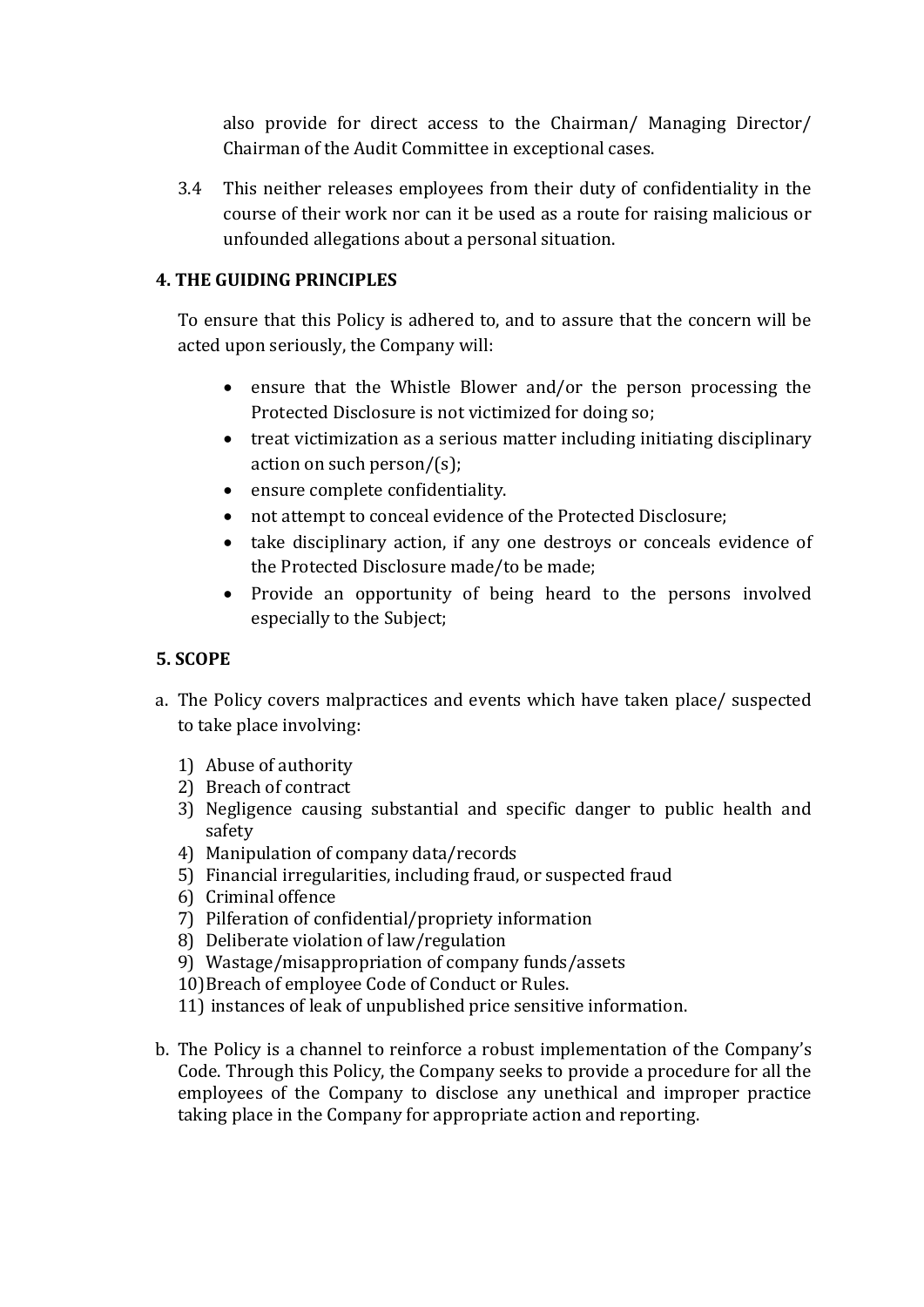#### **6. DISQUALIFICATIONS**

- a. While it will be ensured that genuine Whistle Blowers are accorded complete protection from any kind of unfair treatment as herein set out, any abuse of this protection will warrant disciplinary action.
- b. Protection under this Policy would not mean protection from disciplinary action arising out of false or bogus allegations made by a Whistle Blower knowing it to be false or bogus or with a mala fide intention.
- c. Whistle Blowers, who make any Protected Disclosures, which have been subsequently found to be mala fide, frivolous or malicious shall be liable to be prosecuted under Company's Code of Conduct.

## **7. ELIGIBILITY**

All Employees of the Company including directors are eligible to make Protected Disclosures under the Policy in relation to matters concerning the Company.

## **8. RECEIPT AND DISPOSAL OF PROTECTED DISCLOSURES**

- a. All Protected Disclosures should be reported in writing by the complainant as soon as possible after the Whistle Blower becomes aware of the same so as to ensure a clear understanding of the issues raised and should either be typed or written in a legible handwriting in English.
- b. The Protected Disclosure should be submitted in a closed and secured envelope and should be super scribed as "**Protected disclosure under the Whistle Blower policy".** Alternatively, the same can also be sent through email with the subject **"Protected disclosure under the Whistle Blower policy"**. If the complaint is not super scribed and closed as mentioned above, it will not be possible for the Audit Committee to protect the complainant and the protected disclosure will be dealt with as if a normal disclosure. In order to protect identity of the complainant, the Vigilance and Ethics Officer will not issue any acknowledgement to the complainants and they are advised neither to write their name / address on the envelope nor enter into any further correspondence with the Vigilance and Ethics Officer. The Vigilance and Ethics Officer shall assure that in case any further clarification is required he will get in touch with the complainant.
- c. Anonymous / Pseudonymous disclosure shall not be entertained by the Vigilance and Ethics Officer.
- d. The Protected Disclosure should be forwarded under a covering letter signed by the complainant. The Vigilance and Ethics Officer / Chairman of the Audit Committee/ CEO/ Chairman as the case may be, shall detach the covering letter bearing the identity of the Whistle Blower and process only the Protected Disclosure.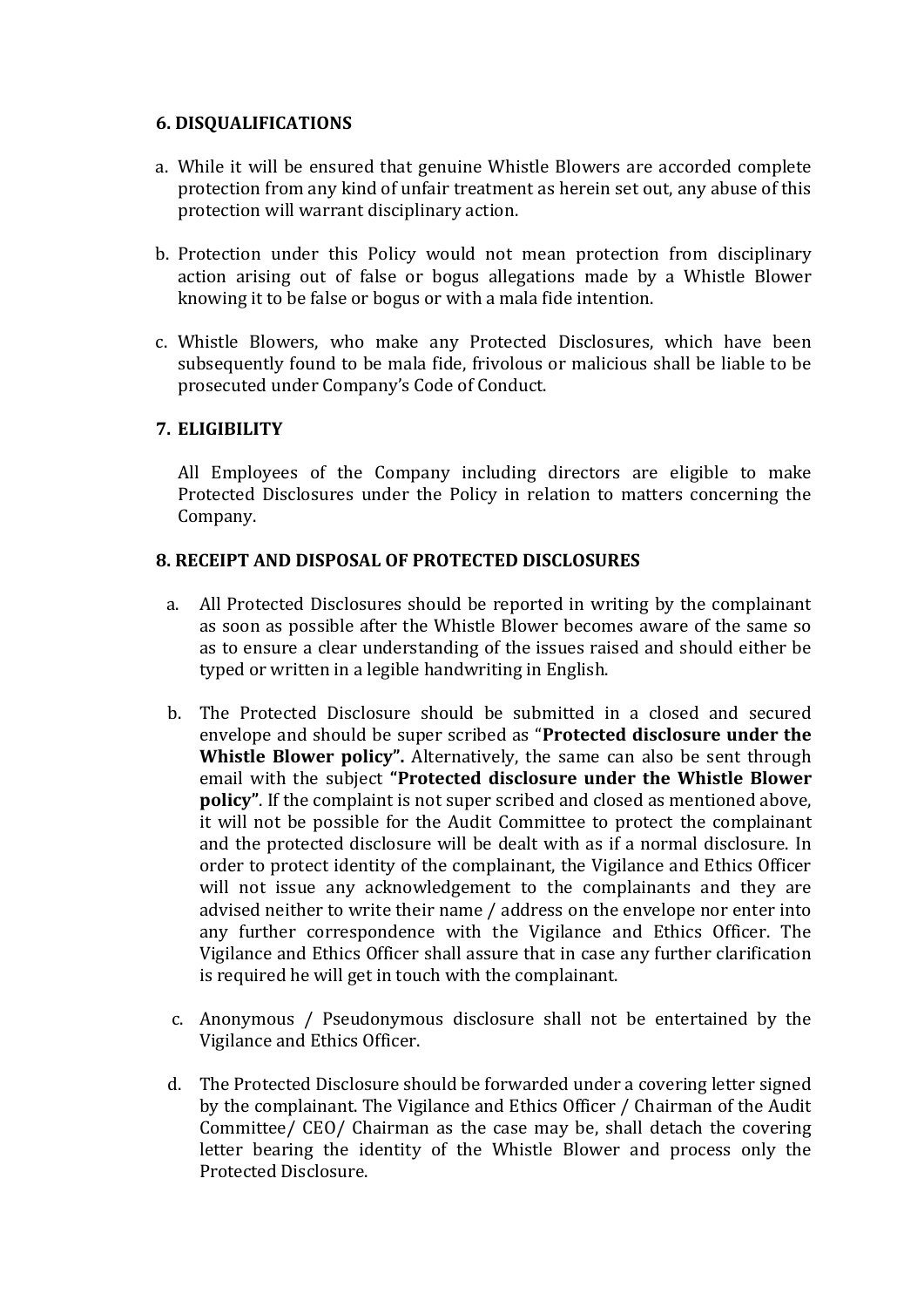e. All Protected Disclosures should be addressed to the Vigilance and Ethics Officer of the Company or to the Chairman of the Audit Committee/ CEO/ Chairman in exceptional cases. The contact details of the Vigilance and Ethics Officer is as under:-

**Name and Address – Mr. Sakti Senapati (CPO) Ramkrishna Forgings Limited. Plot No.M-15,16 & NS-26.Phase-VII. Adityapur Industrial Area. Jamshedpur-832109, Jharkhand Email- [sakti.senapati@ramkrishnaforgings.com](mailto:sakti.senapati@ramkrishnaforgings.com)**

f. Protected Disclosure against the Vigilance and Ethics Officer should be addressed to the Chairman of the Company and the Protected Disclosure against the Chairman/ CEO of the Company should be addressed to the Chairman of the Audit Committee. The contact details of the Chairman, CEO and the Chairman of the Audit Committee are as under:

### **Name and Address of Chairman:**  Mr. Mahabir Prasad Jalan. Email- [mpjalan@ramkrishnaforgings.com](mailto:mpjalan@ramkrishnaforgings.com) **Name and Address of Managing Director:** Mr. Naresh Jalan Email- [naresh@ramkrishnaforgings.com](mailto:naresh@ramkrishnaforgings.com)

**Name and Address of the Chairman of the Audit Committee**  Mr. Y. L. Madan Email- [ylmadan@gmail.com](mailto:ylmadan@gmail.com)

- g. On receipt of the protected disclosure the Vigilance and Ethics Officer / Chairman/ CEO / Chairman of the Audit Committee, as the case may be, shall make a record of the Protected Disclosure and also ascertain from the complainant whether he was the person who made the protected disclosure or not. He shall also carry out initial investigation either himself or by involving any other Officer of the Company or an outside agency before referring the matter to the Audit Committee of the Company for further appropriate investigation and needful action. The record will include:
	- I. Brief facts;
	- II. Whether the same Protected Disclosure was raised previously by anyone, and if so, the outcome thereof;
	- III. Whether the same Protected Disclosure was raised previously on the same subject;
	- IV. Details of actions taken by Vigilance and Ethics Officer / Chairman/ CEO for processing the complaint.
	- V. Findings of the Audit Committee
	- VI. The recommendations of the Audit Committee/ other action(s).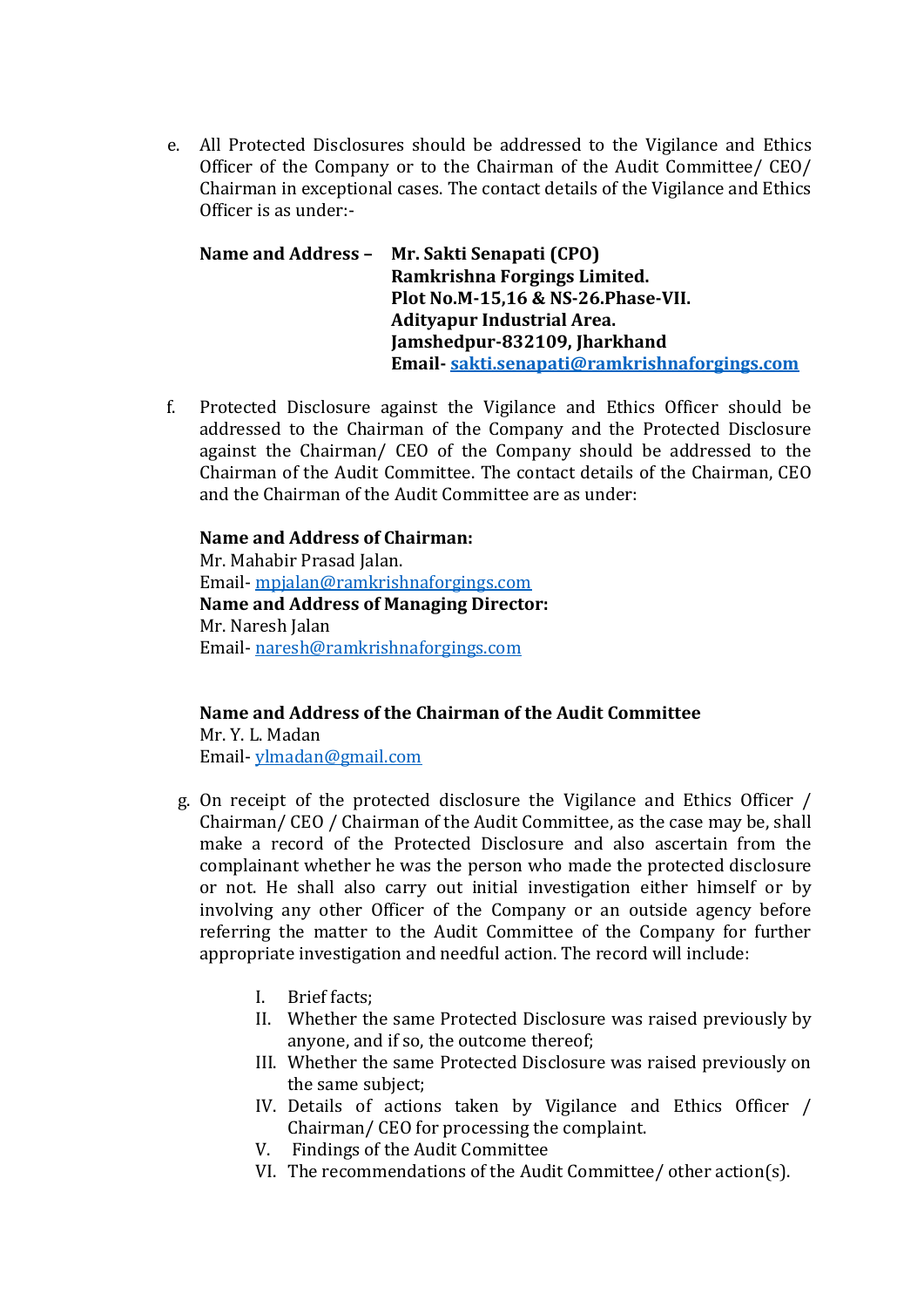h. The Audit Committee, if deems fit, may call for further information or particulars from the complainant.

## **9. INVESTIGATION**

- a. All Protected Disclosures under this policy will be recorded and thoroughly investigated. The Audit Committee may investigate and may at its discretion consider involving any other Officer of the Company and/ or an outside agency for the purpose of investigation.
- b. The decision to conduct an investigation is by itself not an accusation and is to be treated as a neutral fact finding process.
- c. Subject(s) will normally be informed in writing of the allegations at the outset of a formal investigation and have opportunities for providing their inputs during the investigation.
- d. Subject(s) shall have a duty to co-operate with the Audit Committee or any of the Officers appointed by it in this regard.
- e. Subject(s) have a right to consult with a person or persons of their choice, other than the Vigilance and Ethics Officer / Investigators and/or members of the Audit Committee and/or the Whistle Blower.
- f. Subject(s) have a responsibility not to interfere with the investigation. Evidence shall not be withheld, destroyed or tampered with and witness shall not be influenced, coached, threatened or intimidated by the subject(s).
- g. Unless there are compelling reasons not to do so, Subject(s) will be given the opportunity to respond to material findings contained in the investigation report. No allegation of wrong doing against a Subject(s) shall be considered as maintainable unless there is good evidence in support of the allegation.
- h. Subject(s) have a right to be informed of the outcome of the investigations. If allegations are not sustained, the Subject should be consulted as to whether public disclosure of the investigation results would be in the best interest of the Subject and the Company.
- i. The investigation shall be completed normally within 90 days of the receipt of the protected disclosure and is extendable by such period as the Audit Committee deems fit.
- j. Any member of the Audit Committee or other officer having any conflict of interest with the matter shall disclose his/her concern /interest forthwith and shall not deal with the matter.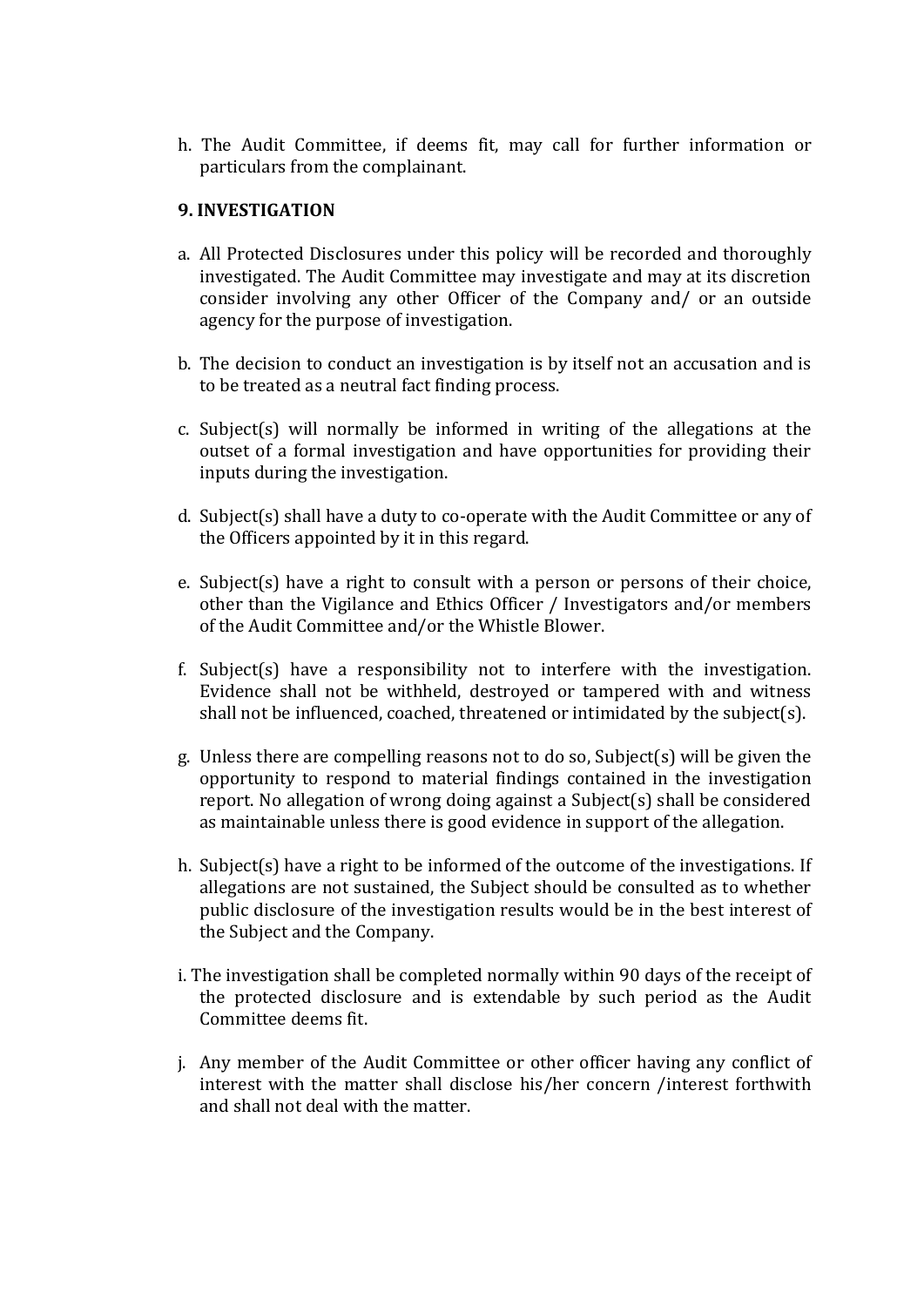#### **10. DECISION AND REPORTING**

- a. If an investigation leads the Vigilance and Ethics Officer / Chairman of the Audit Committee to conclude that an improper or unethical act has been committed, the Vigilance and Ethics Officer / Chairman of the Audit Committee shall recommend to the Board of Directors of the Company to take such disciplinary or corrective action as he may deem fit. It is clarified that any disciplinary or corrective action initiated against the Subject as a result of the findings of an investigation pursuant to this Policy shall adhere to the applicable personnel or staff conduct and disciplinary procedures.
- b. The Vigilance and Ethics Officer shall submit a report to the Chairman of the Audit Committee on a regular basis about all Protected Disclosures referred to him/her since the last report together with the results of investigations, if any.
- c. In case the Subject is the Chairman/CEO of the Company, the Chairman of the Audit Committee after examining the Protected Disclosure shall forward the protected disclosure to other members of the Audit Committee if deemed fit. The Audit Committee shall appropriately and expeditiously investigate the Protected Disclosure.
- d. If the report of investigation is not to the satisfaction of the complainant, the complainant has the right to report the event to the appropriate legal or investigating agency.
- e. A complainant who makes false allegations of unethical & improper practices or about alleged wrongful conduct of the Subject to the Vigilance and Ethics Officer or the Audit Committee shall be subject to appropriate disciplinary action in accordance with the rules, procedures and policies of the Company.
- f. A quarterly report with number of complaints received under the Policy and their outcome shall be placed before the Audit Committee and the Board.

## **11. SECRECY / CONFIDENTIALITY**

The complainant, Vigilance and Ethics Officer, Members of Audit Committee, the Subject and everybody involved in the process shall:

- i. Maintain confidentiality of all matters under this Policy
- ii. Discuss only to the extent or with those persons as required under this policy for completing the process of investigations.
- iii. Not keep the papers unattended anywhere at any time
- iv. Keep the electronic mails / files under password.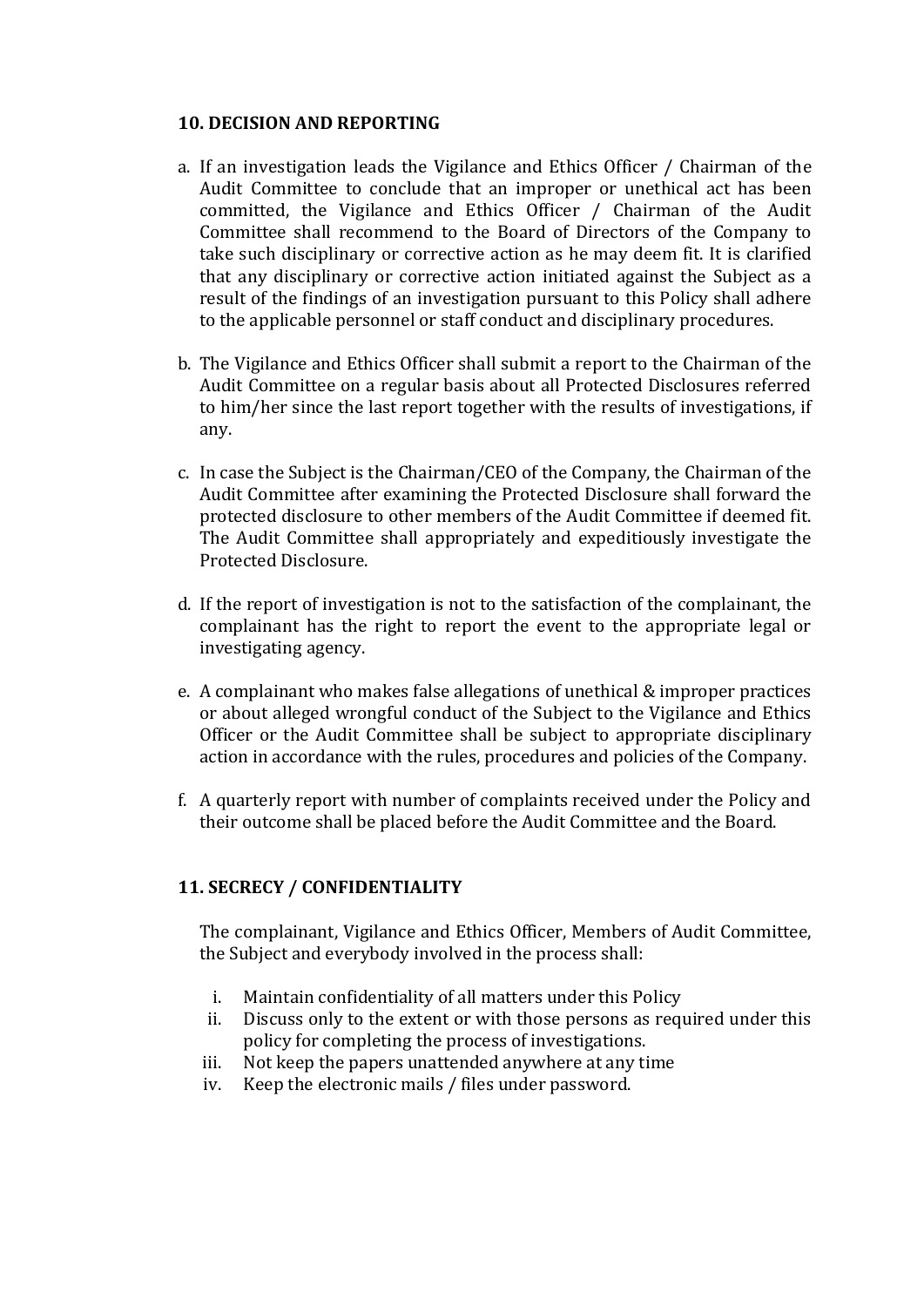#### **12. CONFIDENTIALITY & PROTECTION**

- a. No unfair treatment will be meted out to a Whistle Blower by virtue of his/ her having reported a Protected Disclosure under this policy. The company, as a policy, condemns any kind of discrimination, harassment, victimization or any other unfair employment practice being adopted against Whistle Blowers. Complete protection will, therefore, be given to Whistle Blowers against any unfair practice like retaliation, threat or intimidation of termination / suspension of service, disciplinary action, transfer, demotion, refusal of promotion or the like including any direct or indirect use of authority to obstruct the Whistle Blower's right to continue to perform his duties / functions including making further Protected Disclosure. The company will take steps to minimize difficulties, which the Whistle Blower may experience as a result of making the Protected Disclosure. Thus if the Whistle Blower is required to give evidence in criminal or disciplinary proceedings, the Company will arrange for the Whistle Blower to receive advice about the procedure, etc.
- b. A Whistle Blower may report any violation of the above clause to the Chairman of the Audit Committee, who shall investigate into the same and recommend suitable action to the management.
- c. The identity of the Whistle Blower shall be kept confidential to the extent possible and permitted under law. The identity of the complainant will not be revealed unless he himself has made either his details public or disclosed his identity to any other office or authority. In the event of the identity of the complainant being disclosed, the Audit Committee is authorized to initiate appropriate action as per extant regulations against the person or agency making such disclosure. The identity of the Whistle Blower, if known, shall remain confidential to those persons directly involved in applying this policy, unless the issue requires investigation by law enforcement agencies, in which case members of the organization are subject to subpoena.
- d. Any other Employee assisting in the said investigation shall also be protected to the same extent as the Whistle Blower.
- e. Provided however that the complainant before making a complaint has reasonable belief that an issue exists and he has acted in good faith. Any complaint not made in good faith as assessed as such by the Audit Committee shall be viewed seriously and the complainant shall be subject to disciplinary action as per the Rules / certified standing orders of the Company. This policy does not protect an employee from an adverse action taken independent of his disclosure of unethical and improper practice etc. unrelated to a disclosure made pursuant to this policy.